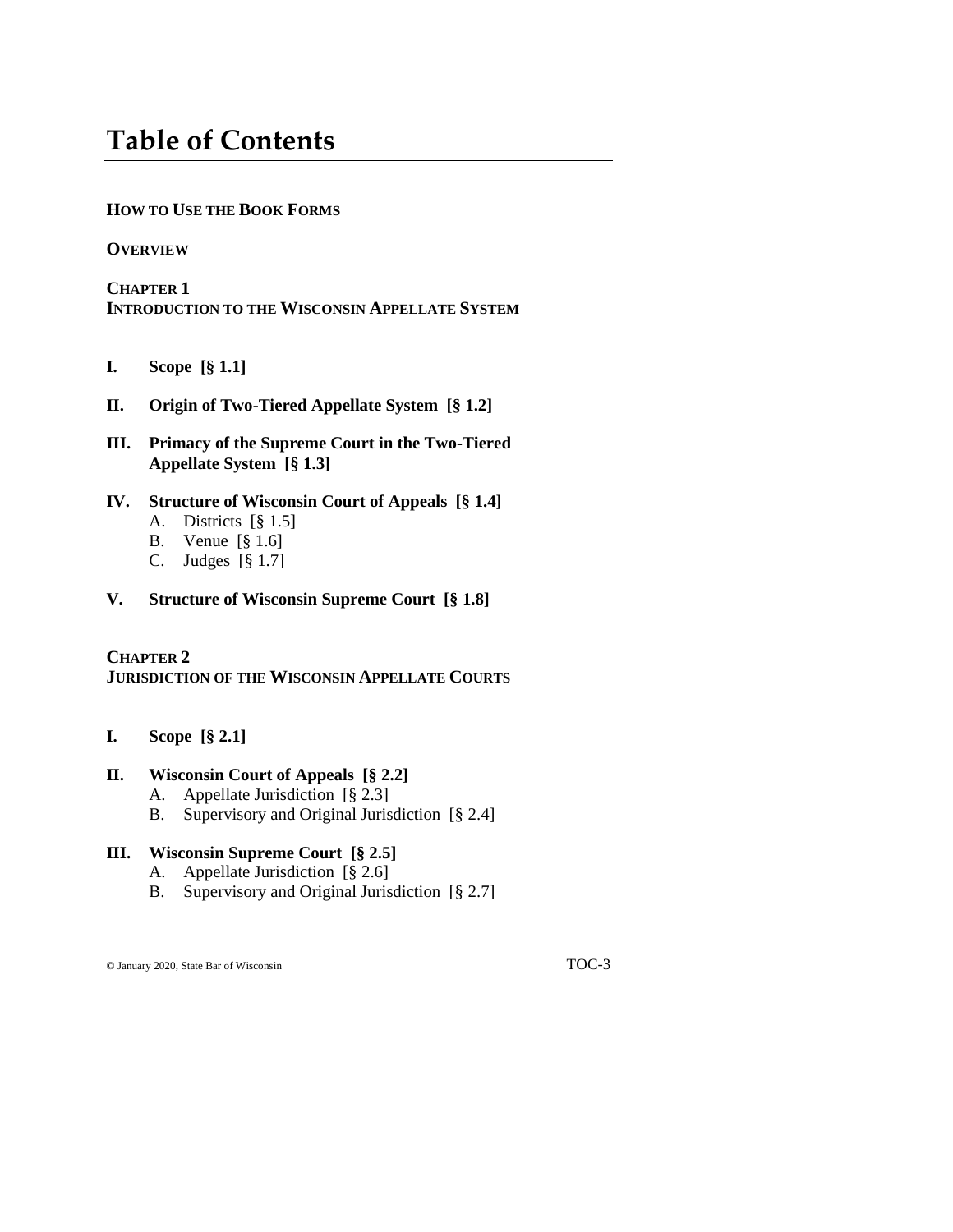# **IV. Other Types of Jurisdiction [§ 2.8]**

**V. Circuit Court Jurisdiction Pending Appeal [§ 2.9]**

**CHAPTER 3**

**STANDARDS OF REVIEW AND THE DECISION TO APPEAL**

- **I. Scope [§ 3.1]**
- **II. Primacy of Circuit Court in Appellate System [§ 3.2]**
- **III. Circuit Court Record—Avoiding Waiver or Forfeiture [§ 3.3]**
	- A. Raising Issues in the Circuit Court [§ 3.4]
	- B. Specific Objections and Postverdict Motions [§ 3.5]
	- C. Other Types of Waiver [§ 3.6]
	- D. Exceptions to Waiver Rule [§ 3.7]
		- 1. Constitutional Issues and Plain Error [§ 3.8]
		- 2. Jurisdictional Issues [§ 3.9]
		- 3. Other Exceptions [§ 3.10]

#### **IV. Standards of Review: Institutional Considerations in Decision to Appeal [§ 3.11]**

## **V. Review of Findings of Fact [§ 3.12]**

- A. In General [§ 3.13]
- B. Trial Court Findings [§ 3.14]
- C. Jury Findings [§ 3.15]

# **VI. Review of Questions of Law [§ 3.16]**

- A. In General [§ 3.17]
- B. Types of Questions of Law [§ 3.18]
- C. Mixed Questions of Fact and Law [§ 3.19]

TOC-4 © January 2020, State Bar of Wisconsin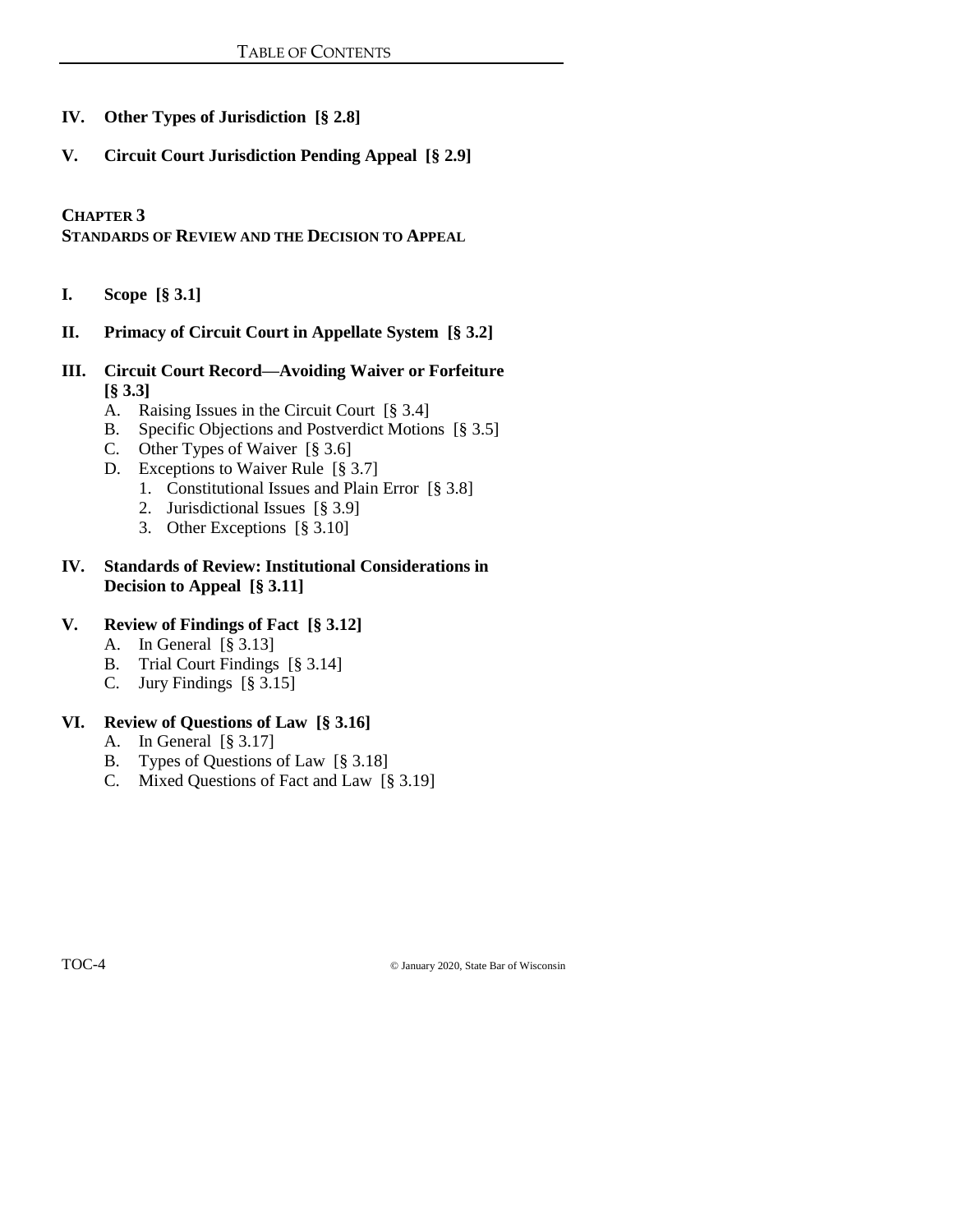- **VII. Review of Discretionary Acts [§ 3.20]**
- **VIII. Negative Standards of Review [§ 3.21]**
- **IX. Harmless Error [§ 3.22]**
- **X. Individual Considerations in Decision to Appeal [§ 3.23]**
- **XI. Discretionary Reversal [§ 3.24]**

#### **CHAPTER 4**

**APPEAL AS OF RIGHT TO THE COURT OF APPEALS**

**I. Scope [§ 4.1]**

#### **II. Judgments or Orders [§ 4.2]**

#### **III. Finality [§ 4.3]**

- A. Introduction [§ 4.4]
- B. Definition: Final Order or Judgment [§ 4.5]
	- 1. In General [§ 4.6]
	- 2. Disposition of Entire Matter in Litigation [§ 4.7]
	- 3. As to One or More Parties [§ 4.8]
- C. Nonfinal Denials of Motions [§ 4.9]
- D. Special Proceedings [§ 4.10]
- E. Orders Granting Motions [§ 4.11]
- F. Denials of Postjudgment Motions [§ 4.12]
- G. Other Considerations for Determining Finality [§ 4.13]
	- 1. Contemporaneous Comments of Circuit Court [§ 4.14]
	- 2. Identification of Last Document Disposing of Matter [§ 4.15]

#### **IV. Entry [§ 4.16]**

- A. In General  $\lceil \frac{8}{9} \cdot 4.17 \rceil$
- B. Writing and Signature Requirements [§ 4.18]
- C. Exceptions [§ 4.19]
- D. Filing Date [§ 4.20]

#### **V. Matters Reviewable Incident to Appeal [§ 4.21]**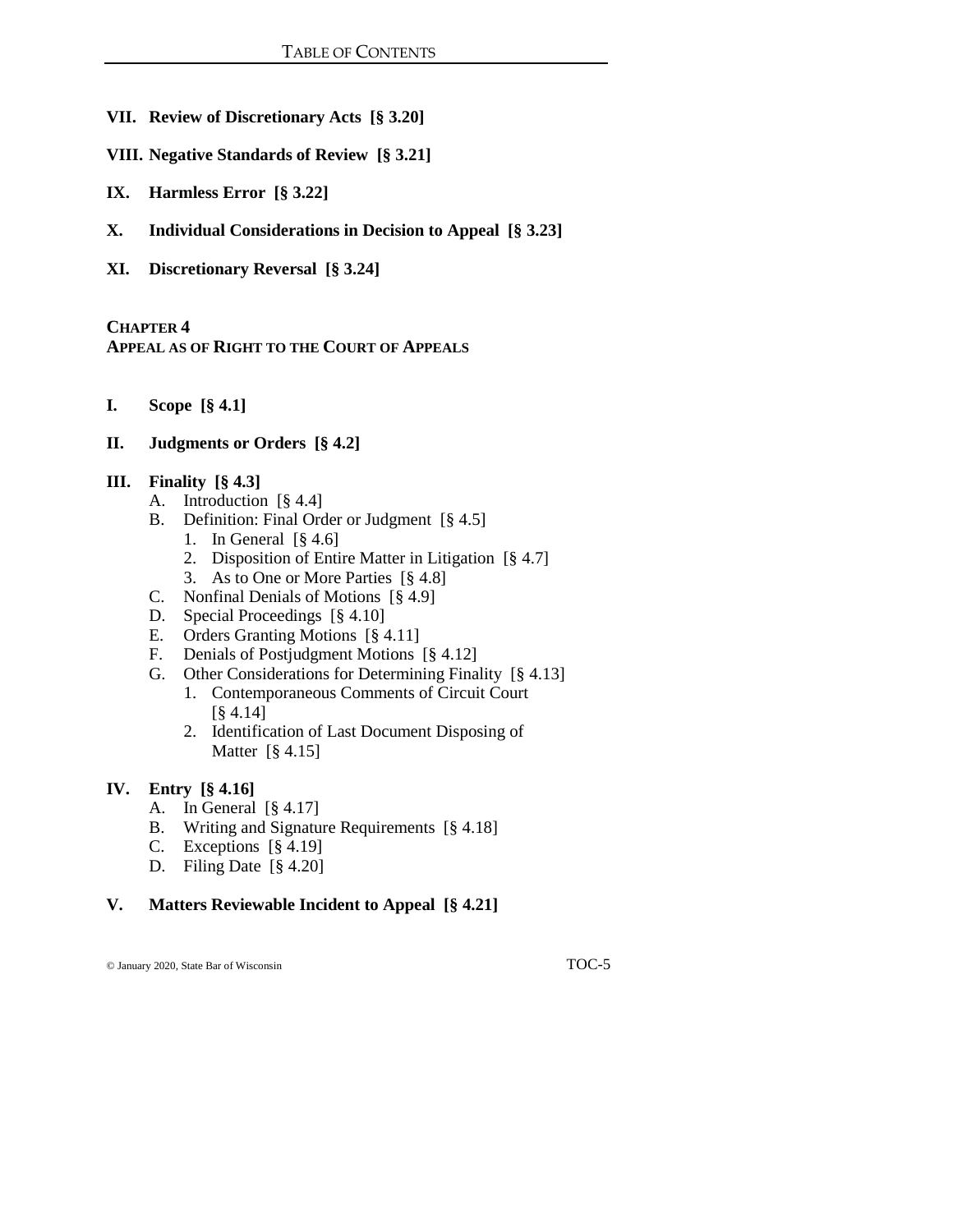# **CHAPTER 5 FILING A CIVIL APPEAL AS OF RIGHT**

**I. Scope [§ 5.1]**

## **II. Time for Appeal [§ 5.2]**

- A. In General [§ 5.3]
- B. 45/90 Rule [§ 5.4]
- C. Notice of Entry [§ 5.5]
- D. Computing Time for Appeal [§ 5.6]
- E. Reconsideration and Time for Appeal [§ 5.7]

# **III. Contents of Notice of Appeal [§ 5.8]**

- A. In General [§ 5.9]
- B. Judgment or Order Appealed From [§ 5.10]
- C. Signature [§ 5.11]
- D. Identification of Cases for One-Judge Appeals and Cases with Statutory Preference [§ 5.12]

#### **IV. Filing and Serving Notice of Appeal [§ 5.13]**

- A. Filing [§ 5.14]
- B. Service [§ 5.15]
- C. Procedures in Court of Appeals [§ 5.16]
	- 1. Copy of Notice of Appeal [§ 5.17]
	- 2. Docketing Statement [§ 5.18]
	- 3. Filing Fee [§ 5.19]
	- 4. Docketing of Appeal [§ 5.20]

# **V. Voluntary Dismissal [§ 5.21]**

**CHAPTER 6 PARTIES TO THE APPEAL**

- **I. Scope [§ 6.1]**
- **II. Who May Appeal? [§ 6.2]**
- **III. Parties Defined [§ 6.3]** A. In General [§ 6.4]

TOC-6 © January 2020, State Bar of Wisconsin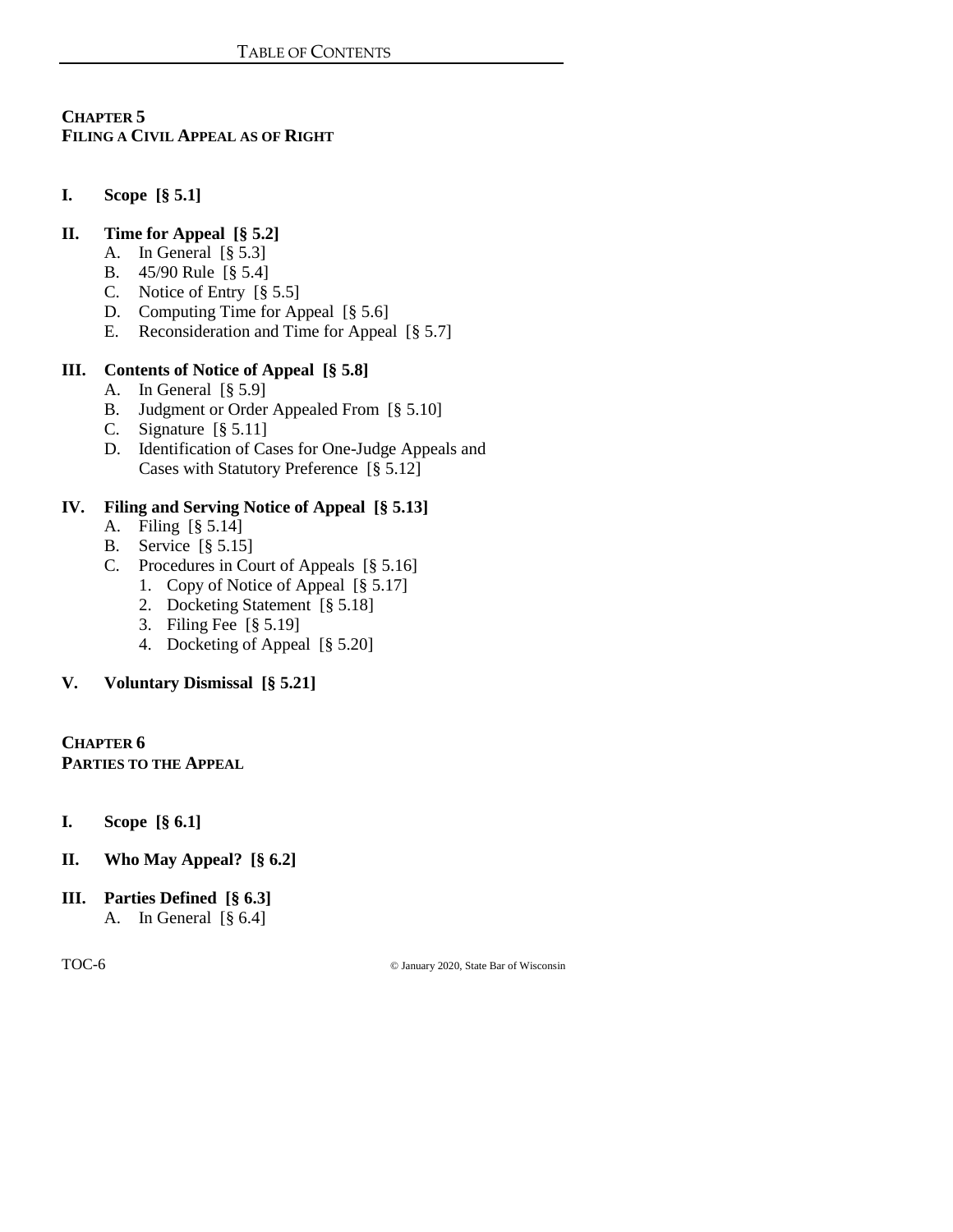- B. Appellant [§ 6.5]
- C. Co-appellant [§ 6.6]
- D. Respondent [§ 6.7]
- E. Cross-appellant [§ 6.8]
- F. Cross-respondent [§ 6.9]

#### **IV. Intervenors and Amicus Curiae [§ 6.10]**

- A. In General [§ 6.11]
- B. Intervenors [§ 6.12]
- C. Amicus Curiae [§ 6.13]
- **V. Death of Party While Appeal Is Pending [§ 6.14]**

**CHAPTER 7 TRANSCRIPTS AND THE RECORD ON APPEAL**

- **I. Scope [§ 7.1]**
- **II. Requesting and Filing Transcript [§ 7.2]**
- **III. Composing and Compiling Record [§ 7.3]**
- **IV. Motions to Supplement or Correct Record [§ 7.4]**
- **V. Supplementing Record by Judicial Notice [§ 7.5]**

**CHAPTER 8 MULTIPLE APPEALS**

- **I. Scope [§ 8.1]**
- **II. Joint Appeals and Co-appeals [§ 8.2]**
- **III. Cross-appeals [§ 8.3]**
- **IV. Consolidated Appeals [§ 8.4]**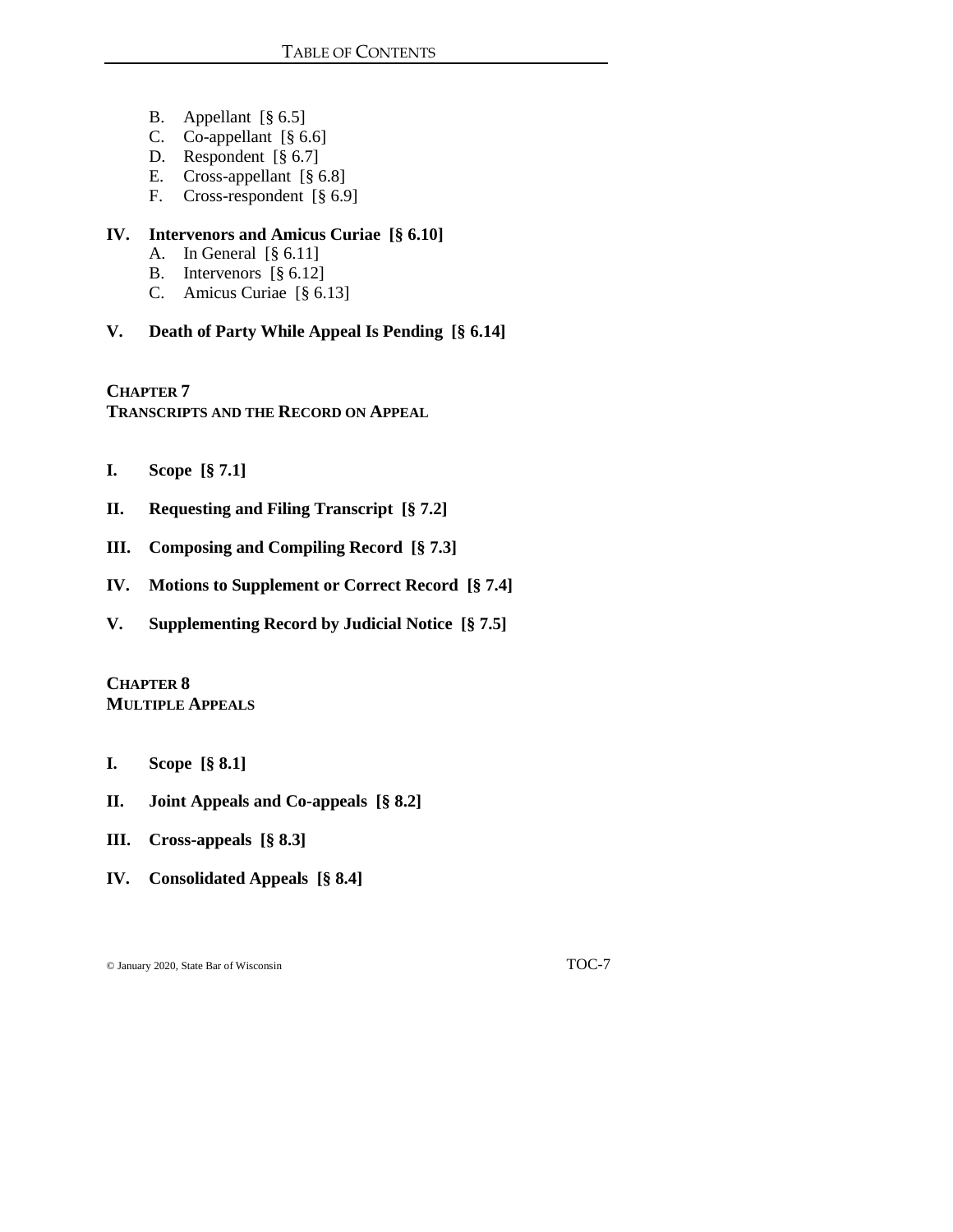**CHAPTER 9 APPEALS BY PERMISSION FROM NONFINAL ORDERS OR JUDGMENTS**

**I. Scope [§ 9.1]**

#### **II. Criteria for Permissive Appeals [§ 9.2]**

- A. Factors Under Wis. Stat. § 808.03(2) [§ 9.3]
- B. Substantial Likelihood of Success on Merits [§ 9.4]
- C. Policy Against Permissive Appeals [§ 9.5]
- D. Specific Cases Favoring Permissive Appeal [§ 9.6]

#### **III. Form and Filing of Petition for Leave to Appeal [§ 9.7]**

- A. In General [§ 9.8]
- B. Contents of Petition; Supporting Memorandum [§ 9.9]
- C. Response to Petition [§ 9.10]
- D. Consideration by Court; Procedures After Grant of Petition [§ 9.11]

#### **IV. Relief Pending Petition for Leave to Appeal [§ 9.12]**

# **CHAPTER 10 SUPERVISORY RELIEF IN THE COURT OF APPEALS**

- **I. Scope [§ 10.1]**
- **II. Supervisory Writs: Mandamus and Prohibition [§ 10.2]**
- **III. Procedure for Review by Supervisory Writ [§ 10.3]**
- **IV. Temporary Relief Pending Petition for Supervisory Writ [§ 10.4]**

TOC-8 © January 2020, State Bar of Wisconsin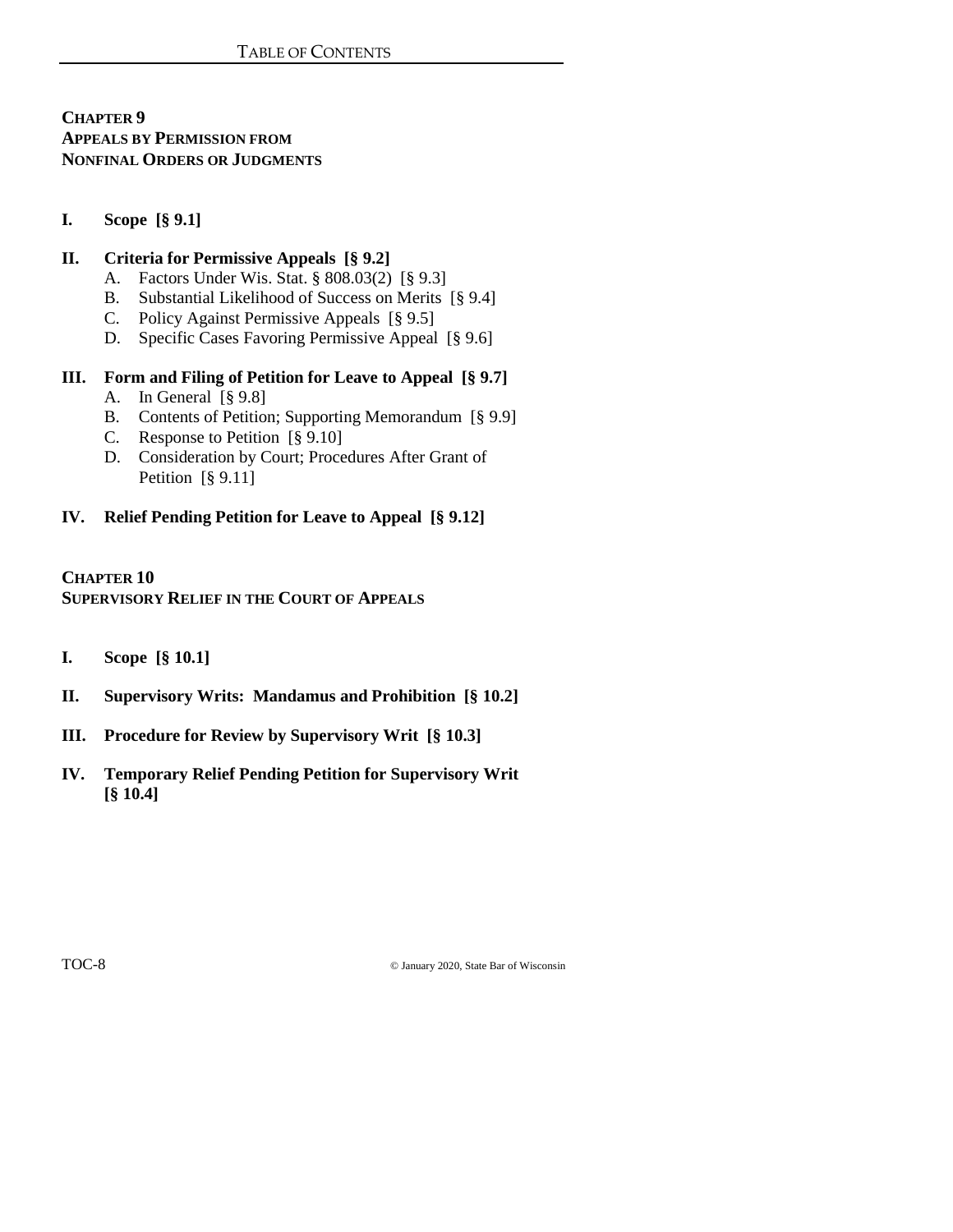# **CHAPTER 11 BRIEFING**

- **I. Scope [§ 11.1]**
- **II. General Format Requirements—Wis. Stat. § 809.19(8)(b) [§ 11.2]**

## **III. Appellant's Brief and Appendix—Wis. Stat. § 809.19 [§ 11.3]**

- A. Time [§ 11.4]
- B. Length [§ 11.5]
- C. Number [§ 11.6]
- D. Cover [§ 11.7]
- E. Contents [§ 11.8]
	- 1. In General [§ 11.9]
	- 2. Tables [§ 11.10]
	- 3. Issues [§ 11.11]
	- 4. Statement on Oral Argument and Publication [§ 11.12]
	- 5. Facts [§ 11.13]
	- 6. Argument [§ 11.14]
	- 7. Conclusion [§ 11.15]
	- 8. Certification [§ 11.16]
	- 9. Confidential References [§ 11.17]
	- 10. Appendix [§ 11.18]

# **IV. Respondent's Brief—Wis. Stat. § 809.19(3) [§ 11.19]**

- A. Time [§ 11.20]
- B. Length, Number, Appendix, and Cover [§ 11.21]
- C. Purpose of Respondent's Brief [§ 11.22]
- **V. Reply Brief—Wis. Stat. § 809.19(4) [§ 11.23]**
- **VI. Multiple-Party Briefing [§ 11.24]**
- **VII. Cross-appeal Briefing—Wis. Stat. § 809.19(6) [§ 11.25]**
- **VIII. Amicus Curiae Briefing—Wis. Stat. § 809.19(7)** 
	- **[§ 11.26]**
	- A. In General [§ 11.27]
	- B. Guardian ad Litem Briefs [§ 11.28]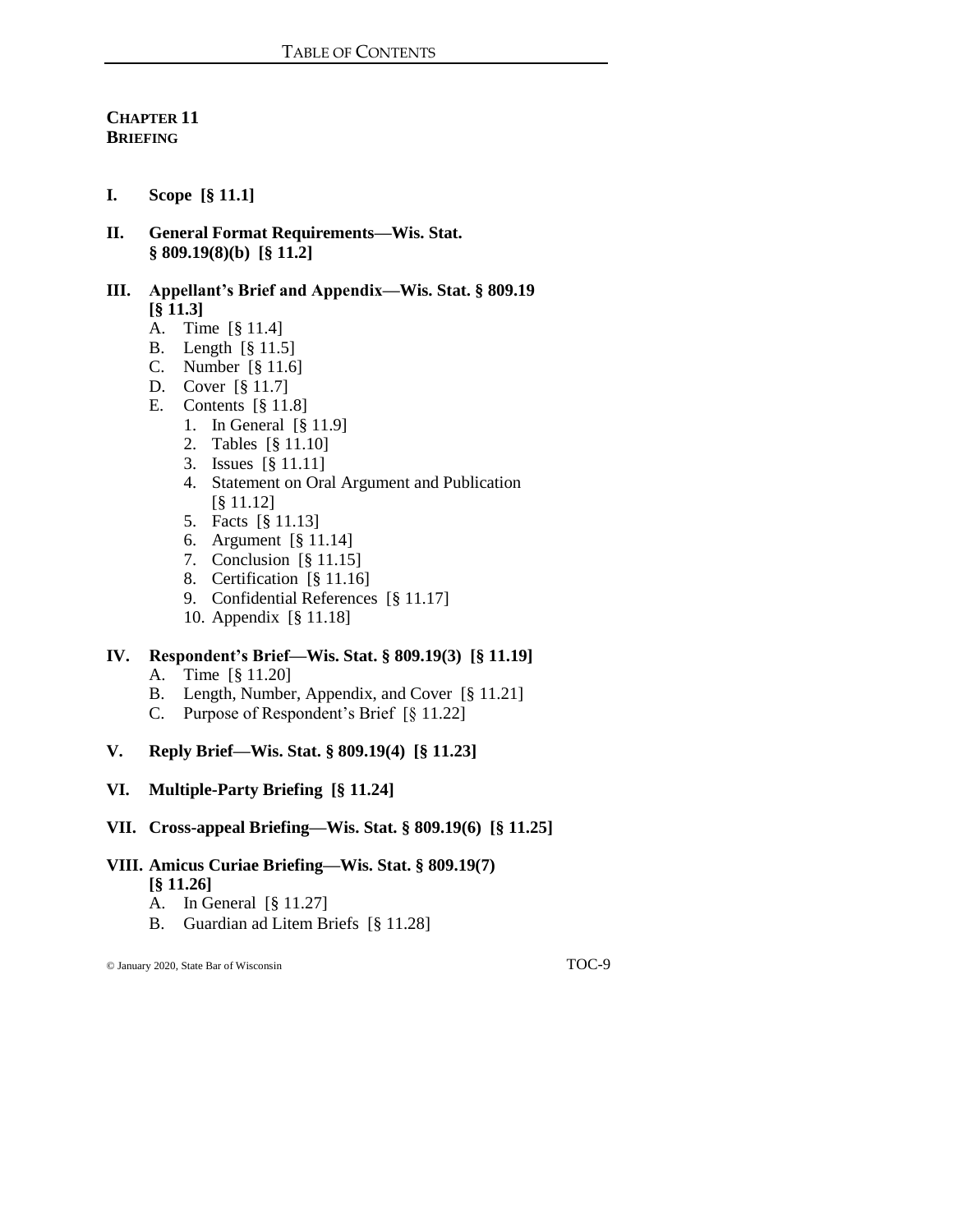- **IX. Briefs in Expedited Appeals [§ 11.29]**
- **X. Briefing by Self-Represented Parties [§ 11.30]**
- **XI. Newly Discovered Authorities [§ 11.31]**
- **XII. Extension of Briefing Deadlines and Page Limits [§ 11.32]**

**XIII. Practice Tips [§ 11.33]**

**CHAPTER 12 ORAL ARGUMENT**

- **I. Scope [§ 12.1]**
- **II. Criteria for Oral Argument—Wis. Stat. § 809.22; Location of Argument [§ 12.2]**
- **III. Timing Issues [§ 12.3]**
- **IV. Practice Tips [§ 12.4]**

**CHAPTER 13 MOTION PRACTICE—WIS. STAT. § 809.14**

- **I. Scope [§ 13.1]**
- **II. Contents of Motion and Response [§ 13.2]**
- **III. Filing, Service, and Form of Motion [§ 13.3]**
- **IV. Effect of Filing Motion on Other Time Periods [§ 13.4]**

TOC-10 © January 2020, State Bar of Wisconsin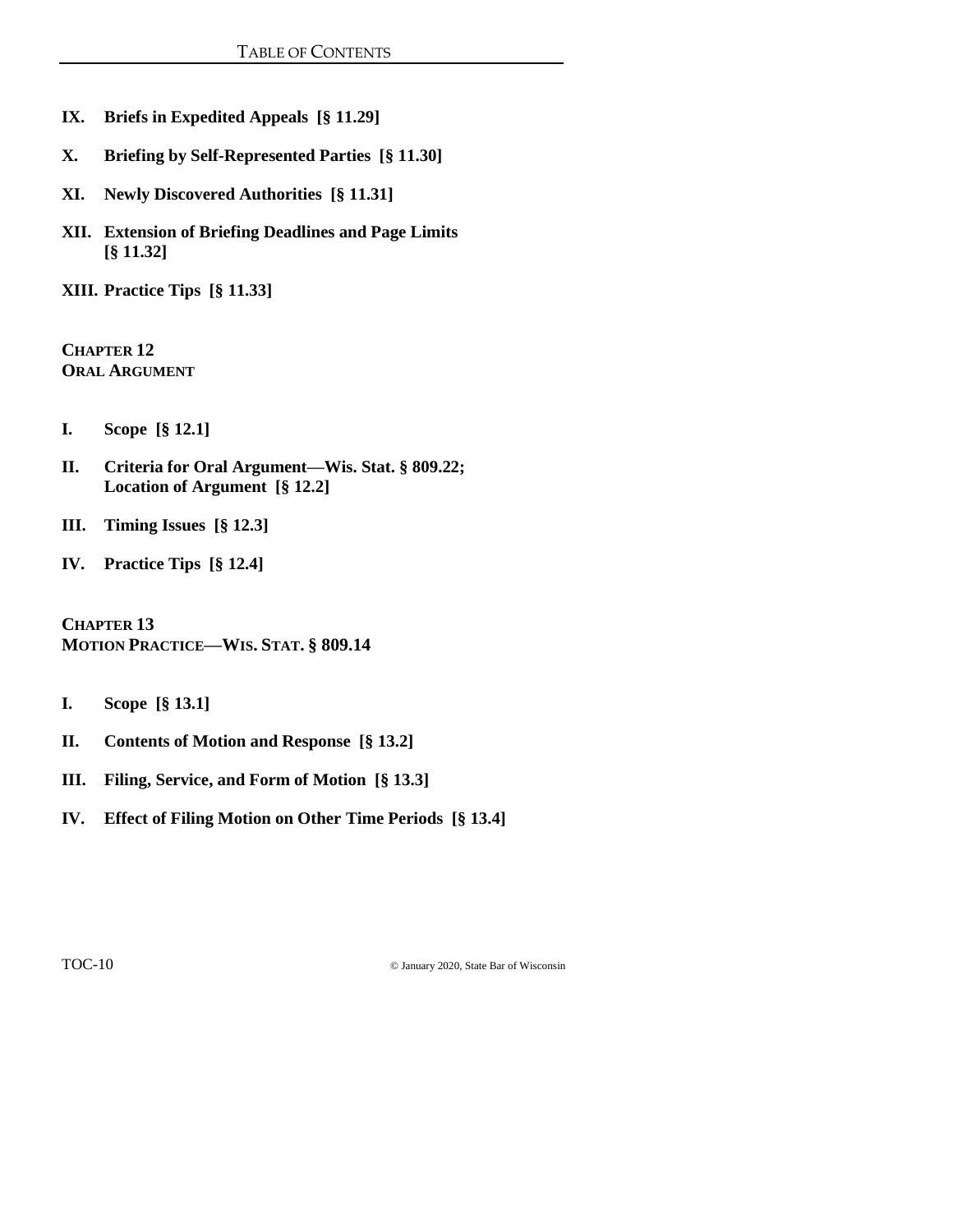**CHAPTER 14 RELIEF PENDING APPEAL— WIS. STAT. §§ 809.12 AND 808.07**

- **I. Scope [§ 14.1]**
- **II. Authority to Grant Relief Pending Appeal [§ 14.2]**
- **III. Contents of Motion for Relief Pending Appeal [§ 14.3]**
- **IV. Ex Parte and Emergency Relief [§ 14.4]**

**CHAPTER 15 EXPEDITING THE APPEAL**

- **I. Scope [§ 15.1]**
- **II. Assignment and Advancement of Cases—Wis. Stat. § 809.20 [§ 15.2]**
- **III. Summary Disposition—Wis. Stat. § 809.21 [§ 15.3]**
- **IV. Bypass—Wis. Stat. §§ 809.60 and 809.61 [§ 15.4]**
- **V. Statutes Requiring Preferential Disposition [§ 15.5]**
- **VI. Expedited Appeals (Fast-Track) Case Management [§ 15.6]**
	- A. In General [§ 15.7]
	- B. Eligible Cases [§ 15.8]
	- C. Docketing Statement and Response [§ 15.9]
	- D. Presubmission Conference [§ 15.10]
	- E. Briefing and Decision [§ 15.11]
- **VII. Appellate Mediation [§ 15.12]**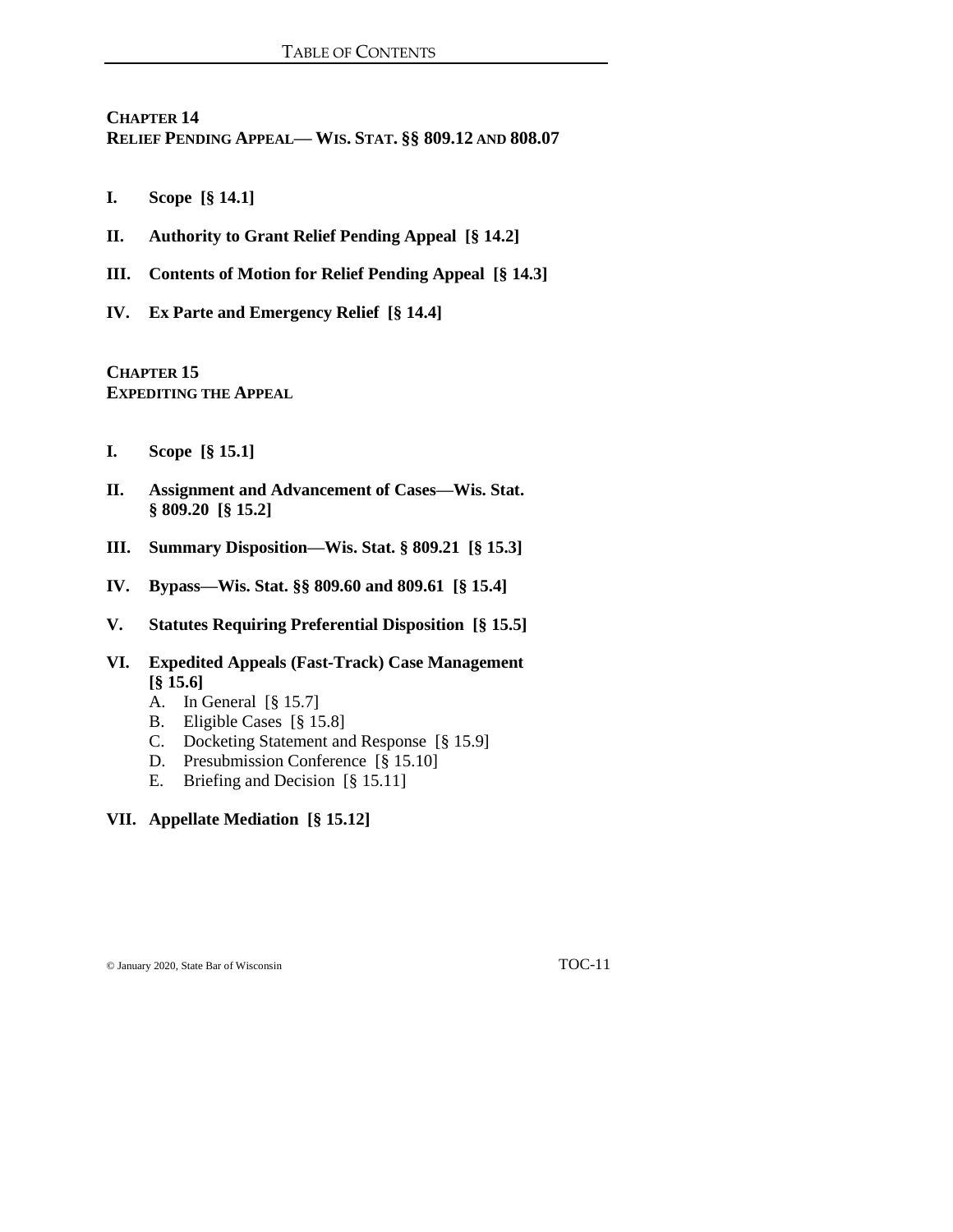# **CHAPTER 16 POSTDECISION PROCEDURES**

- **I. Scope [§ 16.1]**
- **II. Reconsideration—Wis. Stat. § 809.24 [§ 16.2]**
- **III. Costs—Wis. Stat. § 809.25 [§ 16.3]** A. In General [§ 16.4] B. Frivolous Appeals [§ 16.5]
- **IV. Remittitur—Wis. Stat. § 809.26 [§ 16.6]**
- **V. Proceedings and Substitution on Remand [§ 16.7]**
- **VI. Retroactive Versus Prospective Application [§ 16.8]**

**CHAPTER 17 PUBLICATION OF OPINIONS**

- **I. Scope [§ 17.1]**
- **II. Criteria for Publication; Motions to Publish [§ 17.2]**
- **III. Procedure for Deciding Whether to Publish [§ 17.3]**
- **IV. Rule Allowing Limited Citation of Unpublished Opinions [§ 17.4]**
- **V. Publication of Supreme Court Opinions, Orders, and Rules [§ 17.5]**

TOC-12 © January 2020, State Bar of Wisconsin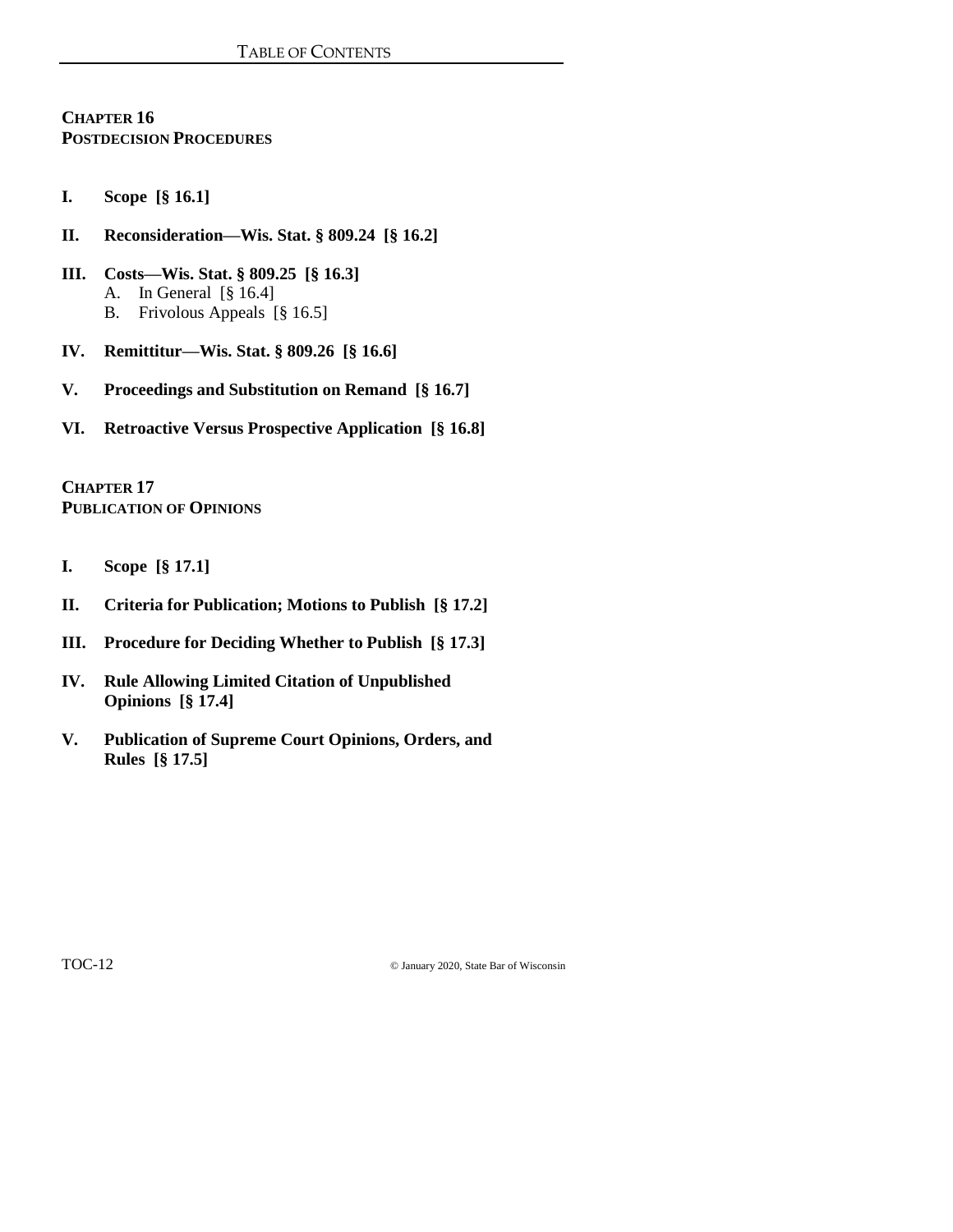**CHAPTER 18 MISCELLANEOUS PROCEDURES IN THE COURT OF APPEALS AND SUPREME COURT**

- **I. Scope [§ 18.1]**
- **II. Filing, Service, and Form of Papers—Wis. Stat. § 809.80 [§ 18.2]**
	- A. Paper Filing [§ 18.3]
	- B. Electronic Filing [§ 18.4]
	- C. Service [§ 18.5]
	- D. Form of Papers—Wis. Stat. § 809.81 [§ 18.6]
- **III. Computation and Enlargement of Time—Wis. Stat. § 809.82 [§ 18.7]**
- **IV. Penalties for Delay—Wis. Stat. § 809.83(1) [§ 18.8]**
- **V. Penalties for Rule Violations—Wis. Stat. § 809.83(2) [§ 18.9]**
- **VI. When Rules of Civil Procedure Apply [§ 18.10]**
- **VII. Duties of Appellate Counsel [§ 18.11]**

## **CHAPTER 19 REVIEW IN CRIMINAL CASES AND POSTDISPOSITION RELIEF UNDER WIS. STAT. § 809.30**

- **I. Scope [§ 19.1]**
- **II. Mechanics of Postconviction or Postdisposition Relief [§ 19.2]**
	- A. In General [§ 19.3]
	- B. Notice of Right to Seek Postconviction Relief—Wis. Stat. § 973.18 and Form CR-233 [§ 19.4]
	- C. Appeal; Postconviction or Postdisposition Motion— Wis. Stat. § 809.30 [§ 19.5]
	- D. Steps in Postconviction or Postdisposition Relief Process [§ 19.6]
		- 1. In General [§ 19.7]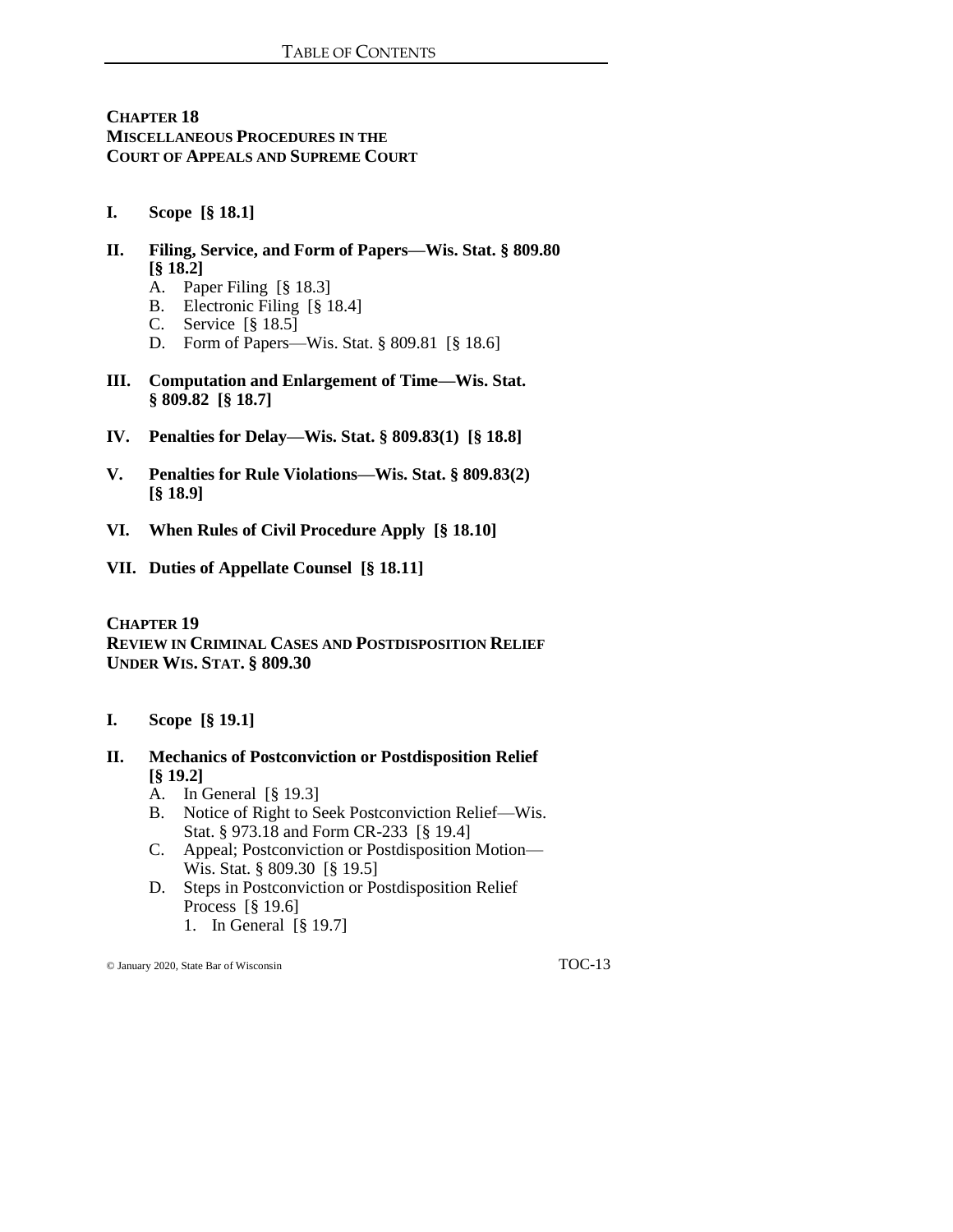- 2. Filing and Serving Notice of Intent [§ 19.8]
- 3. Action by Clerk of Circuit Court [§ 19.9]
- 4. Indigency Determinations for Appointment of Counsel [§ 19.10]
- 5. Appointing Counsel and Requesting Transcripts and Case Record [§ 19.11]
- 6. Filing and Serving Transcript and Case Record [§ 19.12]

# **III. Filing Notice of Appeal or Motion for Postconviction or Postdisposition Relief [§ 19.13]**

- A. In General [§ 19.14]
- B. Notice of Appeal [§ 19.15]
- C. Postconviction or Postdisposition Motions Under Wis. Stat. § 809.30 [§ 19.16]
- **IV. Motion to Modify Sentence—Wis. Stat. § 973.19; Other Sentence Challenges [§ 19.17]**
- **V. Release on Bond Pending Postconviction Relief—Wis. Stat. § 809.31 [§ 19.18]**
	- A. When Release May Be Sought [§ 19.19]
	- B. Procedure for Seeking Release [§ 19.20]
	- C. Stays of Sentence [§ 19.21]

## **VI. Habeas Corpus and Postconviction Relief Under Wis. Stat. § 974.06 [§ 19.22]**

- A. In General [§ 19.23]
- B. Habeas Corpus [§ 19.24]
- C. Motions Under Wis. Stat. § 974.06 [§ 19.25]
- **VII. State's Appeals—Wis. Stat. § 974.05 [§ 19.26]**

# **VIII. No-Merit Reports and No-Merit Petitions for Review— Wis. Stat. § 809.32 [§ 19.27]**

- A. No-Merit Reports [§ 19.28]
- B. No-Merit Petitions for Review [§ 19.29]
- **IX. Extending Time Limits for Appeals Under Wis. Stat. § 809.30 [§ 19.30]**

TOC-14 © January 2020, State Bar of Wisconsin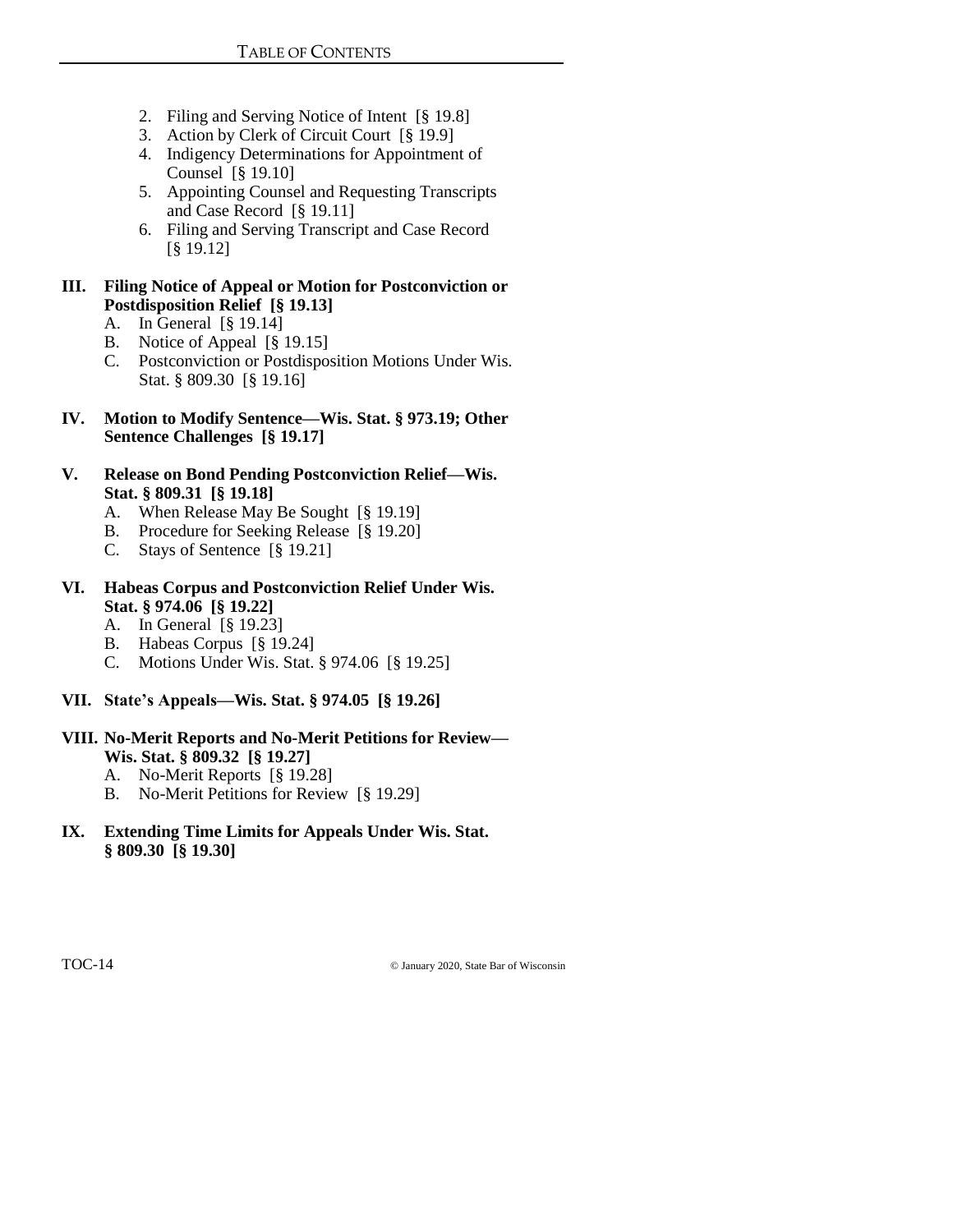# **CHAPTER 20 ONE-JUDGE APPEALS**

#### **I. Scope [§ 20.1]**

- **II. Procedure in Small Claims, Traffic-Regulation, and Municipal-Ordinance Cases [§ 20.2]**
- **III. Procedure in Termination-of-Parental-Rights and Parental-Consent-to-Abortion Cases [§ 20.3]**
- **IV. Motion for Three-Judge Panel or Hearing in County of Origin—Wis. Stat. § 809.41 [§ 20.4]**
	- A. In General [§ 20.5]
	- B. Reasons for Choosing One Judge or Three Judges [§ 20.6]
	- C. Procedure for Requesting Three-Judge Panel [§ 20.7]

#### **CHAPTER 21 INTERNAL OPERATING PROCEDURES: COURT OF APPEALS**

**I. Scope [§ 21.1]**

#### **II. Personnel [§ 21.2]**

- A. Chief Judge [§ 21.3]
- B. Deputy Chief Judge (SCR 70.37) [§ 21.4]
- C. Administrative Assistant to the Chief Judge [§ 21.5]
- D. Presiding Judge [§ 21.6]
- E. Clerk [§ 21.7]
- F. Chief Deputy Clerk [§ 21.8]
- G. Central Legal Staff [§ 21.9]
- H. Chief Staff Attorney [§ 21.10]
- I. Central Staff Attorneys [§ 21.11]
- J. District Staff Attorneys [§ 21.12]
- K. Law Clerks [§ 21.13]

# **III. Decisional Process [§ 21.14]**

A. Screening [§ 21.15]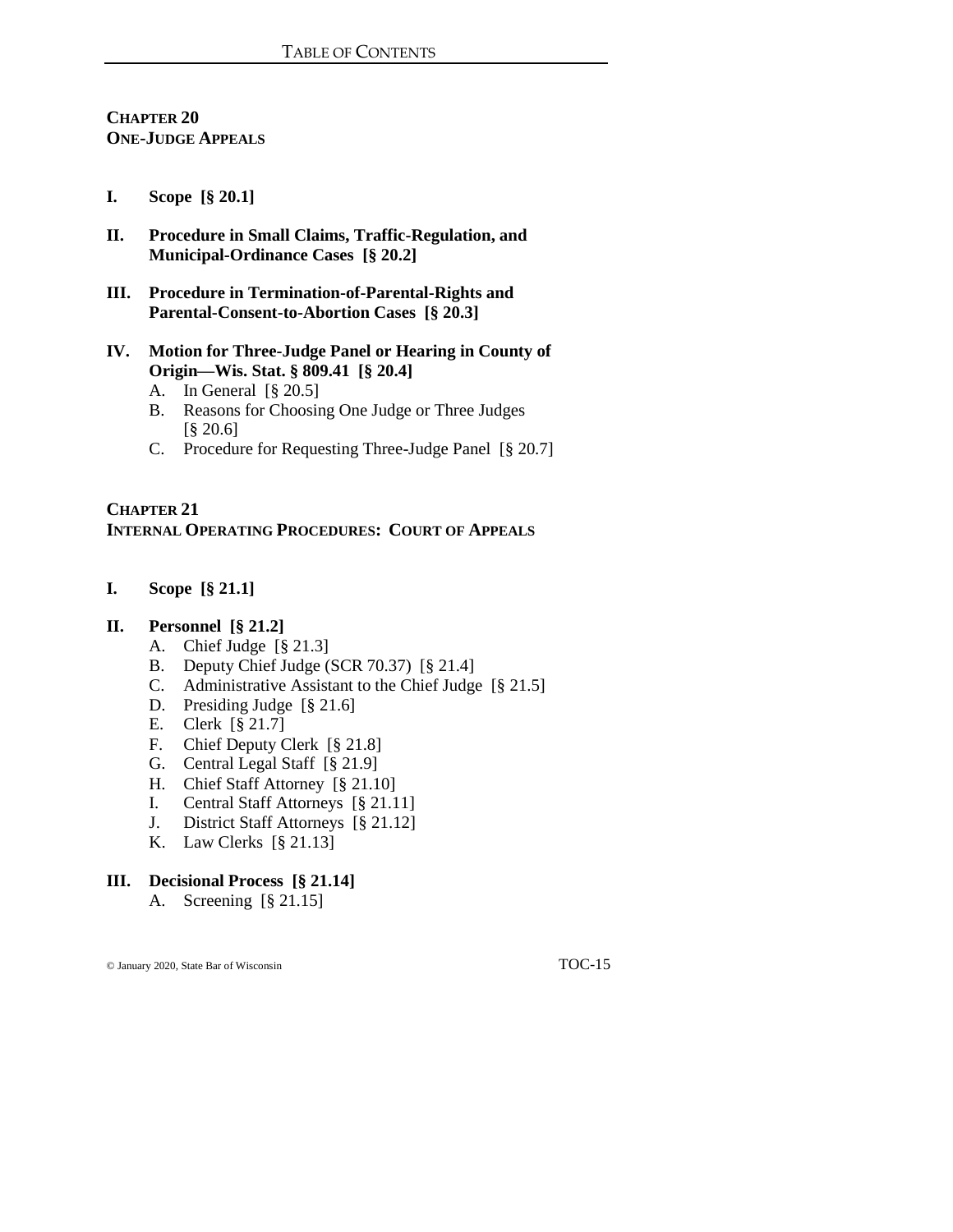- B. Assignment of Cases to Submission Calendars [§ 21.16]
- C. Motions and Petitions for Leave to Appeal [§ 21.17]
- D. Submission [§ 21.18]
- E. Opinions [§ 21.19]
- F. Reconsideration [§ 21.20]
- G. Publication [§ 21.21]
- H. Remittitur [§ 21.22]
- I. Remand from Supreme Court [§ 21.23]
- J. Petitions for Supervisory Writs and Original Jurisdiction Prerogative Writs [§ 21.24]
- K. No Merit Reports [§ 21.25]
- L. One-Judge Appeals [§ 21.26]
- M. Indigency [§ 21.27]

# **IV. Expedited Appeals [§ 21.28]**

- A. Eligible Cases [§ 21.29]
- B. Docketing Statement [§ 21.30]
- C. Time Limits for Records and Briefs [§ 21.31]
- D. Presubmission Conference [§ 21.32]

#### **CHAPTER 22 INTRODUCTION TO SUPREME COURT REVIEW**

- **I. Scope [§ 22.1]**
- **II. Supreme Court Function [§ 22.2]**
- **III. General Supreme Court Procedure [§ 22.3]**
- **IV. Reconsideration [§ 22.4]**

TOC-16 © January 2020, State Bar of Wisconsin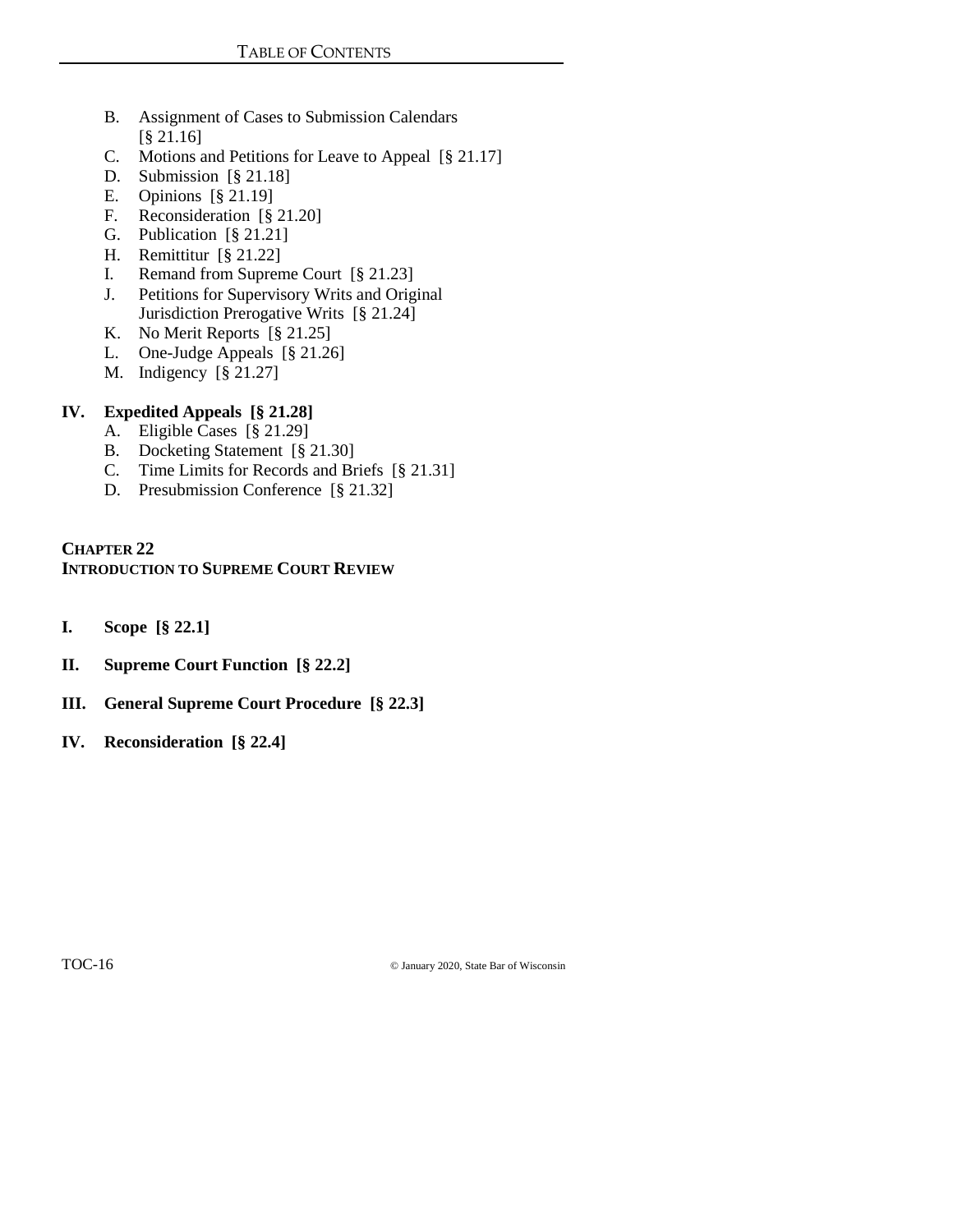# **CHAPTER 23 PETITION FOR SUPREME COURT REVIEW— WIS. STAT. § 809.62**

- **I. Scope [§ 23.1]**
- **II. Matters That May Be Reviewed [§ 23.2]**
- **III. Filing and Service [§ 23.3]**

#### **IV. Form and Contents [§ 23.4]**

- A. In General [§ 23.5]
- B. Cover [§ 23.6]
- C. Table of Contents [§ 23.7]
- D. Statement of Issues [§ 23.8]
- E. Statement of Criteria for Review [§ 23.9]
- F. Statement of Case [§ 23.10]
- G. Argument [§ 23.11]
- H. Appendix [§ 23.12]

## **V. Response and Cross-review [§ 23.13]**

**VI. Decision on Petition [§ 23.14]**

**CHAPTER 24 BYPASS TO THE SUPREME COURT**

- **I. Scope [§ 24.1]**
- **II. Criteria for Bypass [§ 24.2]**
- **III. Petition for Bypass [§ 24.3]**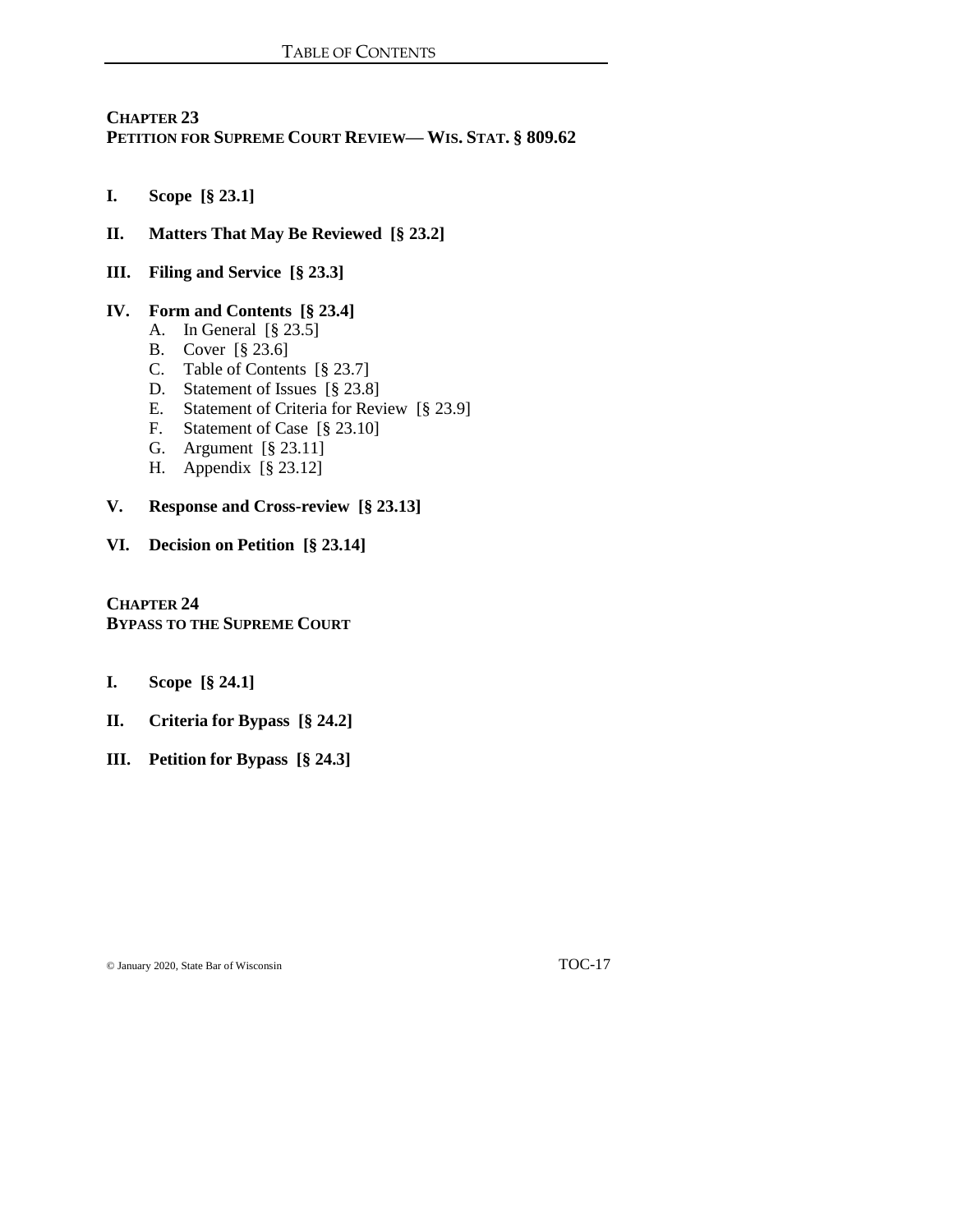## **CHAPTER 25 ORIGINAL ACTIONS IN THE SUPREME COURT**

- **I. Scope [§ 25.1]**
- **II. Extent of Original Jurisdiction [§ 25.2]**
- **III. Procedure [§ 25.3]**

**CHAPTER 26 SUPERVISORY RELIEF IN THE SUPREME COURT**

- **I. Scope [§ 26.1]**
- **II. General Prerequisites and Procedures [§ 26.2]**

#### **CHAPTER 27 WISCONSIN SUPREME COURT INTERNAL OPERATING PROCEDURES**

- **I. Introduction [§ 27.1]**
- **II. Chief Justice [§ 27.2]**

# **III. Staff [§ 27.3]**

- A. Administrative [§ 27.4]
	- 1. Director of State Courts [§ 27.5]
	- 2. Clerk [§ 27.6]
	- 3. Chief Deputy Clerk [§ 27.7]
	- 4. Marshal [§ 27.8]
	- 5. Deputy Marshal [§ 27.9]
- B. Legal [§ 27.10]
	- 1. Supreme Court Commissioners [§ 27.11]
	- 2. Law Clerks [§ 27.12]

# **IV. Decisional Process—Appellate and Original Jurisdiction**

- **[§ 27.13]**
- A. Court Schedule [§ 27.14]

TOC-18 © January 2020, State Bar of Wisconsin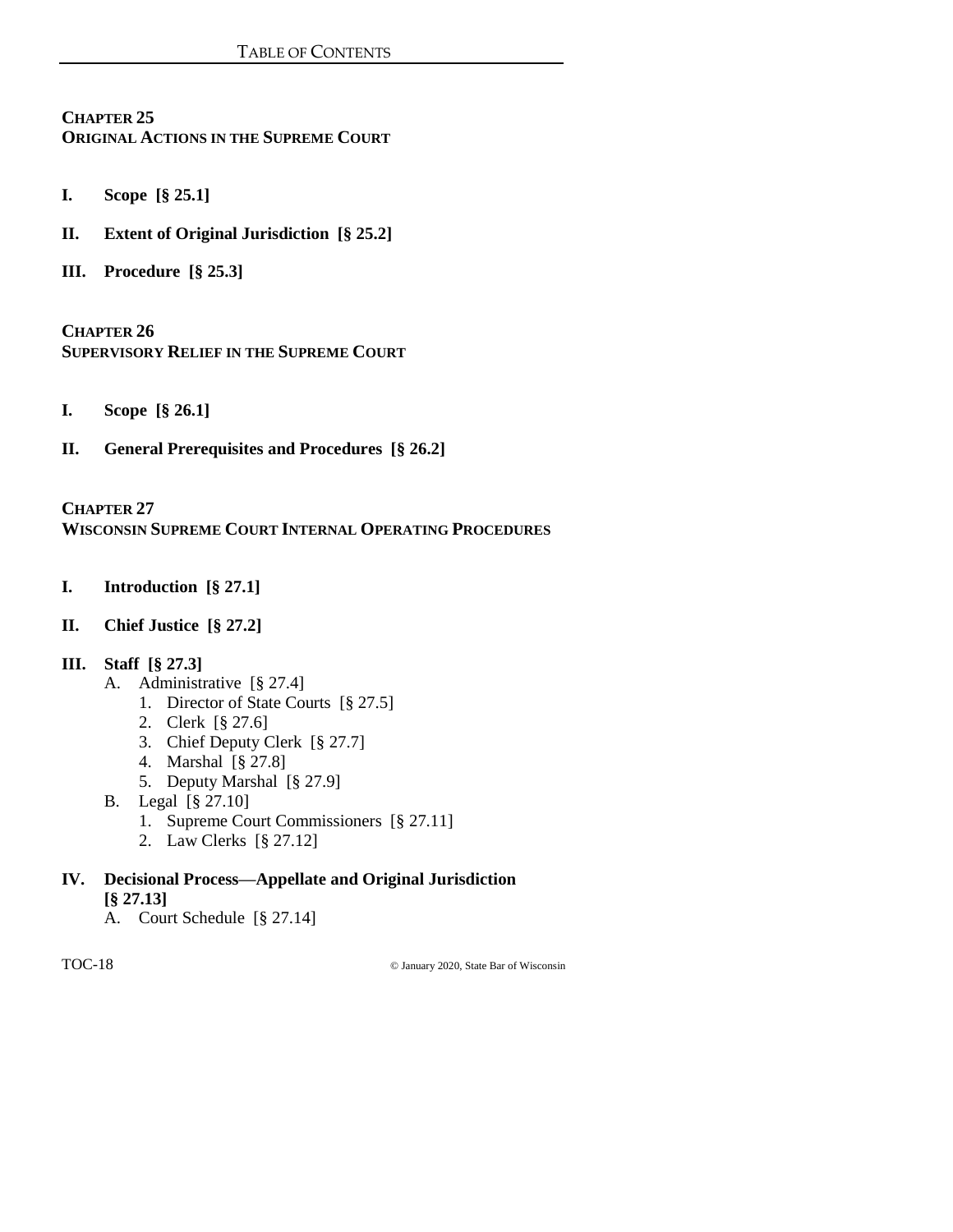- B. Staff Analysis and Reporting [§ 27.15]
	- 1. Petition for Review [§ 27.16]
	- 2. Wis. Stat. § (Rule) 809.105(11) Petition [§ 27.17]
	- 3. Petition to Bypass, Certification and Direct Review [§ 27.18]
	- 4. Original Action [§ 27.19]
	- 5. Petition for Supervisory Writ; Petition for Writ of Mandamus, Prohibition, Quo Warranto, Habeas Corpus [§ 27.20]
	- 6. Mail-in Conference Procedures [§ 27.21]
	- 7. Regulatory Jurisdiction [§ 27.22]
	- 8. Motions [§ 27.23]
- C. Submission Calendar [§ 27.24]
- D. Oral Argument [§ 27.25]
- E. Post-argument Decision Conference [§ 27.26]
- F. Assignment of Cases [§ 27.27]
- G. Opinion [§ 27.28]
	- 1. First Circulation Dates for Majority Opinions [§ 27.29]
	- 2. Majority Opinion Declarations [§ 27.30]
		- a. Initial Declarations [§ 27.31]
		- b. Second Circulation of Majority Opinion [§ 27.32]
	- 3. Separate Writings [§ 27.33]
	- 4. Revisions to Majority Opinions/Separate Writings; Procedure for Mandating Opinions [§ 27.34]
	- 5. Separate Writings to Follow [§ 27.35]
	- 6. Holds; Tying Together Release of Two Pending Cases [§ 27.36]
	- 7. Court Conferences on Circulated Opinions [§ 27.37]
	- 8. Next Business Day Deadline Extension [§ 27.38]
- H. Per Curiam Opinion [§ 27.39]
- I. Mandate [§ 27.40]
- J. Reconsideration [§ 27.41]
- K. Remittitur [§ 27.42]
- L. Miscellaneous [§ 27.43]
	- 1. Recusal or Disqualification of Justices [§ 27.44]
	- 2. Indigency [§ 27.45]
	- 3. Statistics [§ 27.46]
	- 4. Voluntary Dismissal [§ 27.47]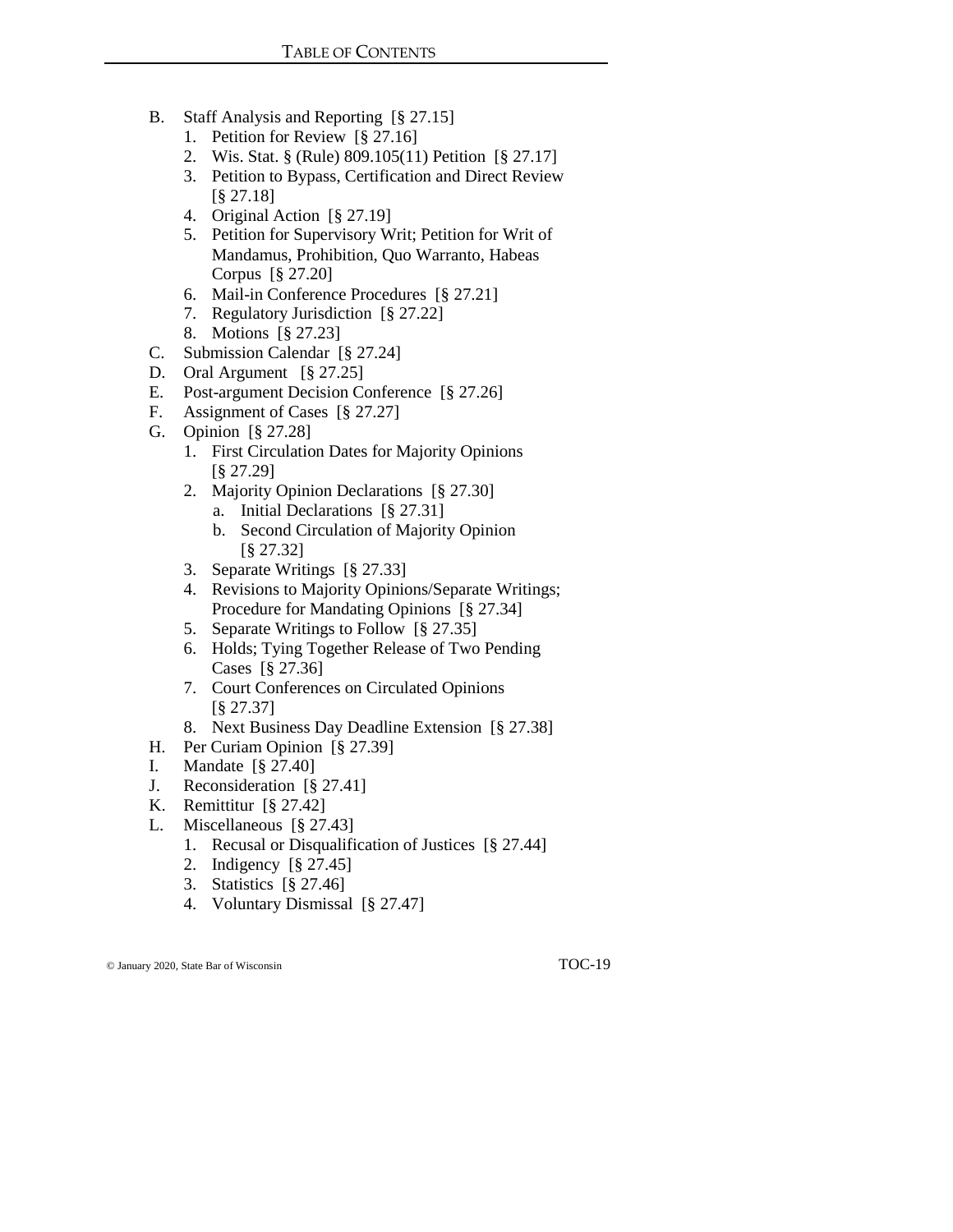# **V. Rule-Making Process [§ 27.48]**

- A. Public Hearing [§ 27.49]
- B. Closed Conference [§ 27.50]

# **VI. Appointment Process [§ 27.51]**

- A. Appointment Selection Committee [§ 27.52]
- B. Meetings [§ 27.53]
- C. Nomination Procedure [§ 27.54]
	- 1. Notice of Vacancy [§ 27.55]
	- 2. Information to and Solicitation of Interested Persons [§ 27.56]
	- 3. Resumes; Interviews [§ 27.57]
	- 4. Nomination [§ 27.58]
	- 5. Reappointment [§ 27.59]
	- 6. Criteria [§ 27.60]
- D. Reimbursement [§ 27.61]

# **CHAPTER 28 ADMINISTRATIVE APPEALS**

**I. Scope [§ 28.1]**

# **II. General Concepts of Administrative Review [§ 28.2]**

- A. Exclusivity of Statutory Remedies [§ 28.3]
- B. Exhaustion of Administrative Remedies [§ 28.4]
- C. Primary Jurisdiction [§ 28.5]
- D. Strict Compliance with Procedural Statutes [§ 28.6]
- **III. Decisions Reviewable Under Wis. Stat. ch. 227 [§ 28.7]**
- **IV. Standing to Obtain Judicial Review Under Wis. Stat. ch. 227 [§ 28.8]**
- **V. Commencing Judicial Review Under Wis. Stat. ch. 227 [§ 28.9]**
	- A. In General [§ 28.10]
	- B. Venue [§ 28.11]
	- C. Service [§ 28.12]
	- D. Contents of Petition [§ 28.13]

TOC-20 © January 2020, State Bar of Wisconsin